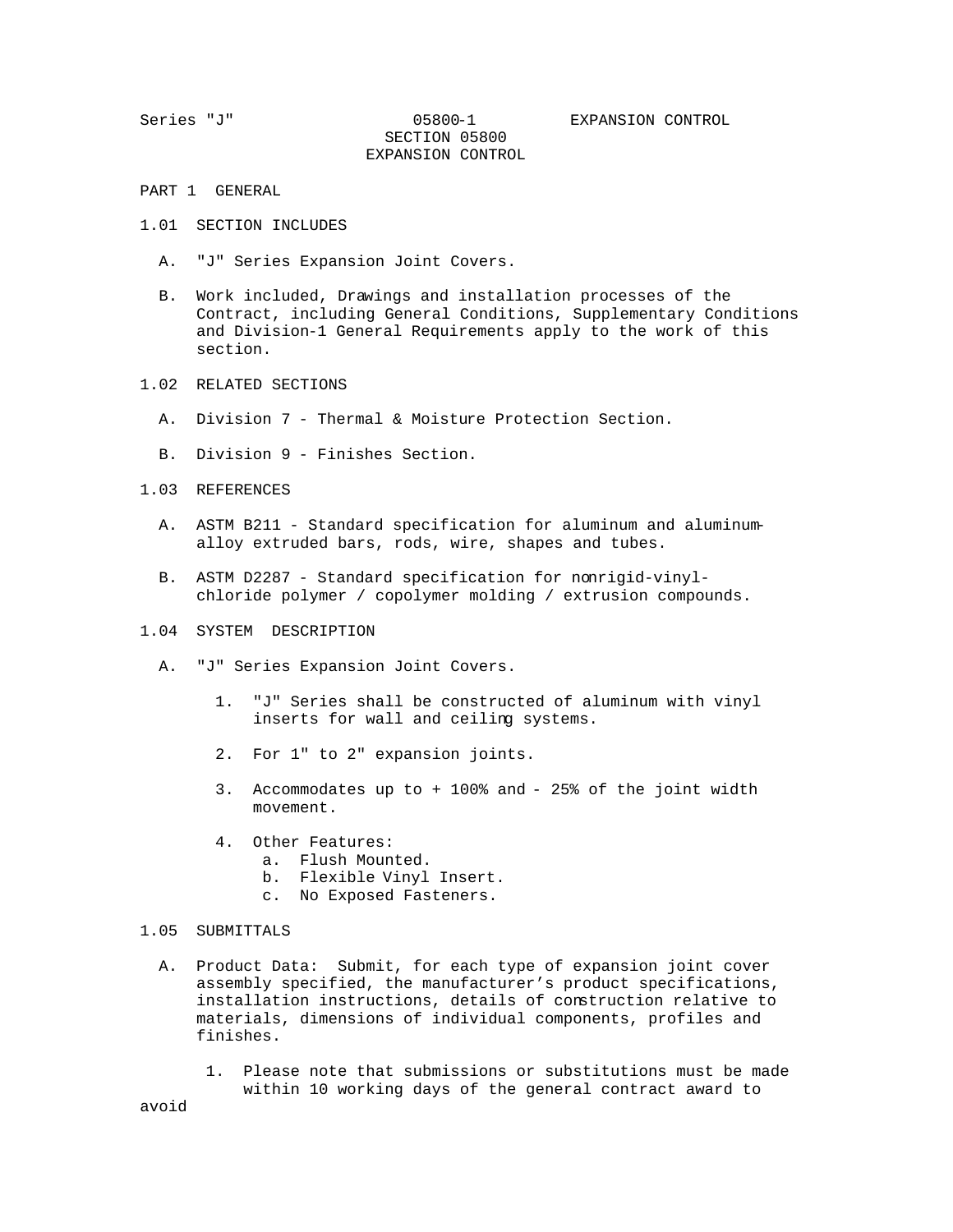project delay. If not followed, the Architect will designate the exact product to be used and the contractor will have no recourse.

- B. Certificates: Submit certificates, independent test reports or other documents showing compliance with fire-rating / resistance or other specified requirements.
- C. Shop Drawing: Submit detailed drawings showing layout of expansion joint cover assemblies and all special connections, jointing and accessories which are not completely shown in the manufacturer's data.
- D. Samples: Submit 6" long samples of each expansion joint cover assembly for approval.
- 1.06 QUALITY ASSURANCE
	- A. Single Source Responsibility: Obtain expansion joint cover assembles from one source from a single manufacturer.
- 1.07 DELIVERY, STORAGE, AND HANDLING
	- A. Storage and Protection: Protect expansion joint cover assemblies from damage, after delivery to site and, before installation.
- PART 2 PRODUCTS
- 2.01 MANUFACTURERS
- A. Specifications and drawings are based on Architectural Art Mfg., Inc. Products; 6409 Rhode Island Ave; Riverdale MD; Phone: (888) 213-
	- 0952, Fax: (800) 897-3129.
	- B. Substitutions: Submit proposed substitution in writing to the Architect within 10 days of the bid due date. Submit samples and product data for Architects review and addendum approval.
- 2.02 MATERIAL
	- A. Extruded Aluminum: Alloy 6063-T5.
	- B. Vinyl: 70 Duro PVC (colors: black, brown, beige, gray and white).
- 2.03 FINISHES
	- A. Anodize: Standard R1-204 clear .40 mil exposed finish.
	- B. Optional: R1-215 clear .70 mil, bronze duranodic, and powder-coat paint exposed finish available.
- 2.04 FABRICATION
	- A. Shop assemble components and provide with all required